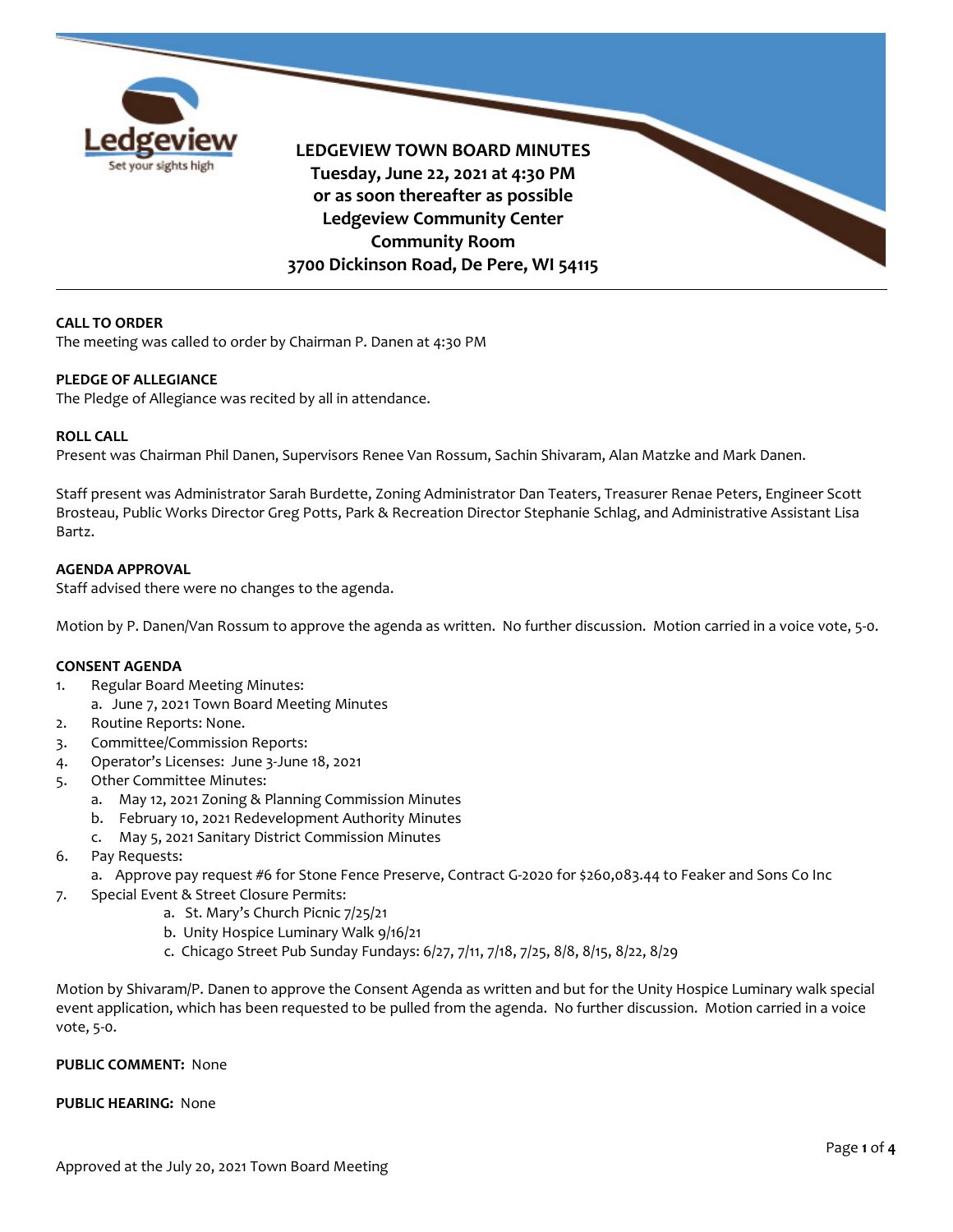#### **ZONING & PLANNING:**

1. Recommendation from Zoning and Planning Commission on the request by Steve Bieda of Mau & Associates, on behalf of William and Erin Enright (owners) for a proposed combination of parcel D-720 and D-721, 2570 Euro Lane to create one lot.

Recommendation to approve the proposed CSM which complies with the requirements of Chapter 96: Subdivision, conditioned upon the following:

1. Address any technical corrections required by the Town Engineer or Brown County

Motion by M. Danen/Matzke to approve with the recommendation of Zoning & Planning. No further discussion. Motion carried in a voice vote, 5-0.

### **OLD BUSINESS: NONE**

#### **NEW BUSINESS:**

1. Recommendation to Approve Amendment # 2 of the Agreement Relating to Site Improvements for Stone Fence Preserve Subdivision, Gigot Properties, LLC Development and the Town of Ledgeview, Brown County, Wisconsin ("Development Agreement").

Motion by Van Rossum/Shivaram to approve Amendment #2 to the Stone Fence Preserve Developer's Agreement. P. Danen abstained. Motion carried in a voice vote, 4-0.

2. Recommendation from Town Board for Northern Pike Spawning Project at Ledgeview Park.

Dave Wetenkamp, Engineering Technician for Brown County Land and Water Conservation Department (LWC)met with Town Staff (Engineer, Public Works Director, and Park and Recreation Director) to go over the engineering plans for the2 potential spawning locations at Ledgeview Park. The engineering design for the proposed site located directly south of Dickinson Road indicates the water level during the summer would lower to a level that would drain the current water retention area to an almost empty pond. Staff had concerns that adjacent property owners and businesses have become used to what they perceive as a pond and would be upset to lose that water feature.

Staff is seeking direction from the Board to provide Brown County on the project, specific to the site adjacent and south of Dickinson Road

No action taken

3. Resolution authorizing the Ledgeview Zoning Administrator as the Town signatory on land divisions.

Motion by Van Rossum/P. Danen to approve the Zoning Administrator to act as the signatory designee for the Town Clerk on land division documents. No further discussion. Motion carried in a voice vote, 5-0

4. Recommendation to amend the Bylaws, Rules, and Regulations of the Ledgeview Fire Department, Article X, Section 2.

Motion by P. Danen/Matzke to approve to amend the Bylaws, Rules, and Regulations of the Ledgeview Fire Department, Article X, Section 2. No further discussion. Motion carried in a voice vote, 5-0.

# **COMMUNICATIONS:** None

### **ORDINANCES:**

**1. Second Reading:** Create Chapter 72 – Urban Forestry.

This was the second of three readings. Move to the third reading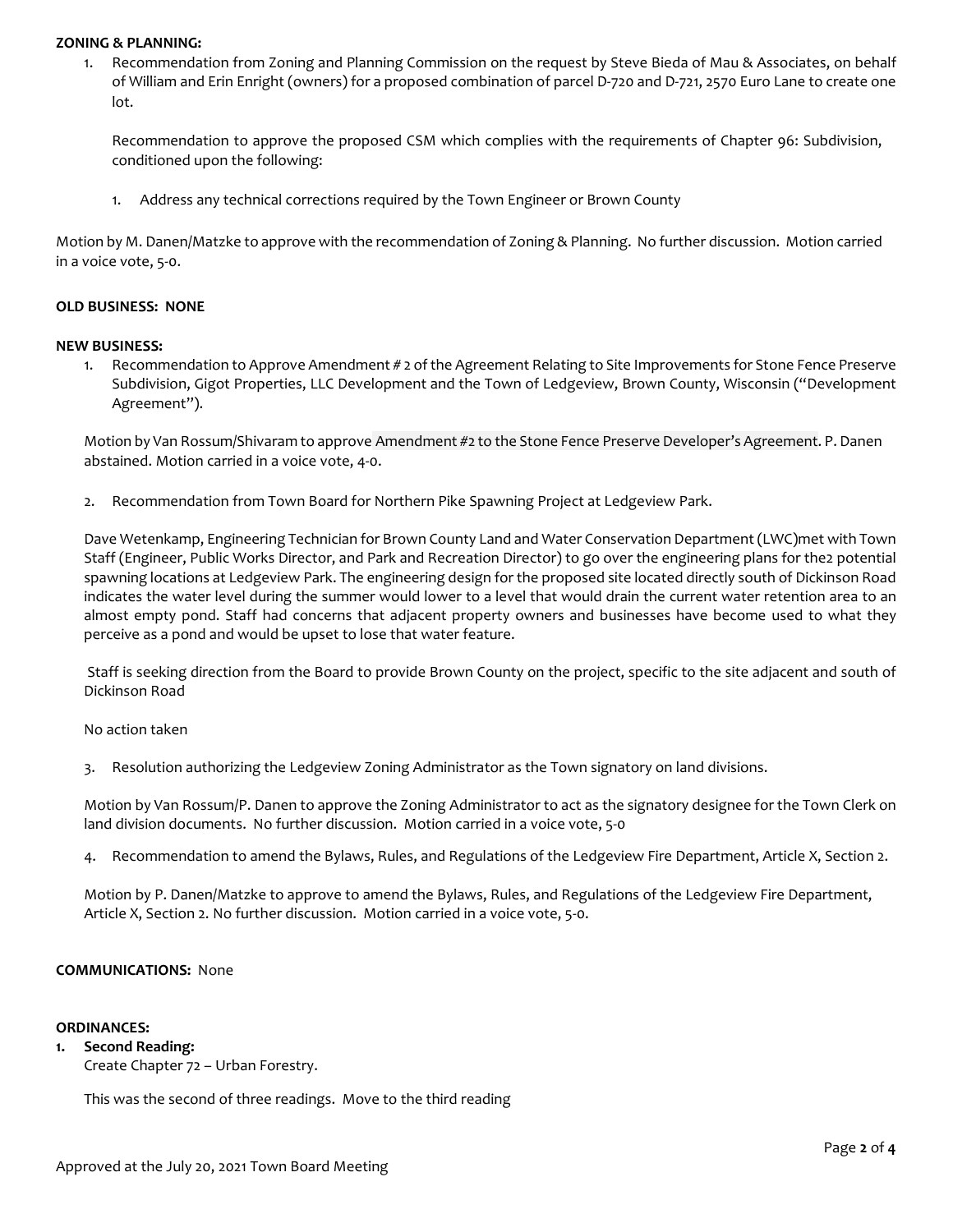# **REPORTS:**

### **Administrator:**

- Written report has been submitted
- Clerk Interviews

### **Treasurer:**

• Portion of ARPA funds will be disbursed by the end of the week

### **Zoning Administrator:**

• Permit activity

# **Engineer:**

- Paving has started on Copper Lane
- Paving will start next week on Dallas Lane

### **Public Works Director:**

- Written report has been submitted
- Fahrner started concrete work

### **Park & Recreation Director:**

- Written report has been submitted
- Demarcation is being completed

### **Board Comments:** None.

### **APPROVAL OF THE VOUCHERS:**

MOTION by Van Rossum/Matzke to approve the vouchers. No further discussion. Motion carried in a voice vote, 5-0.

### **CLOSED SESSION:**

**The Town Board may convene into closed session pursuant to WI State Statute 19.85(1)(g), Conferring with legal counsel for the governmental body who is rendering oral or written advice concerning strategy to be adopted by the body with respect to litigation in which it is or is likely to become involved. The purpose is to review and discuss the Van Dreel matter. The Town Board may then reconvene into open session to take action on items discussed in closed session**.

MOTION by P. Danen/Van Rossum for the Town Board to enter into closed session pursuant to WI State Statute 19.85(1)(g), Conferring with legal counsel for the governmental body who is rendering oral or written advice concerning strategy to be adopted by the body with respect to litigation in which it is or is likely to become involved. The purpose is to review and discuss the Van Dreel matter. No further discussion. Roll call vote: Van Rossum – Aye, Matzke – Aye, P. Danen – Aye, Shivaram – Aye, M. Danen - Aye. Motion carried in a roll call vote, 5-0.

At 5:02 PM, the Town Board entered into closed session.

Discussed ensued in Closed Session.

At 5:17 PM, MOTION by Van Rossum/P. Danen for the Town Board to reconvene into open session and to take action on those items discussed in closed session. Roll Call Taken- P. Danen – aye, Van Rossum – aye, Shivaram – aye, Matzke – aye. M. Danen - aye.

Motion made by P. Danen/Matzke to authorize Town Administrator to investigate a work scope or engagement letter as it relates to the filing of a counter claim in the Van Dreel matter and proceed accordingly. Motion carried in a voice vote, 5-0